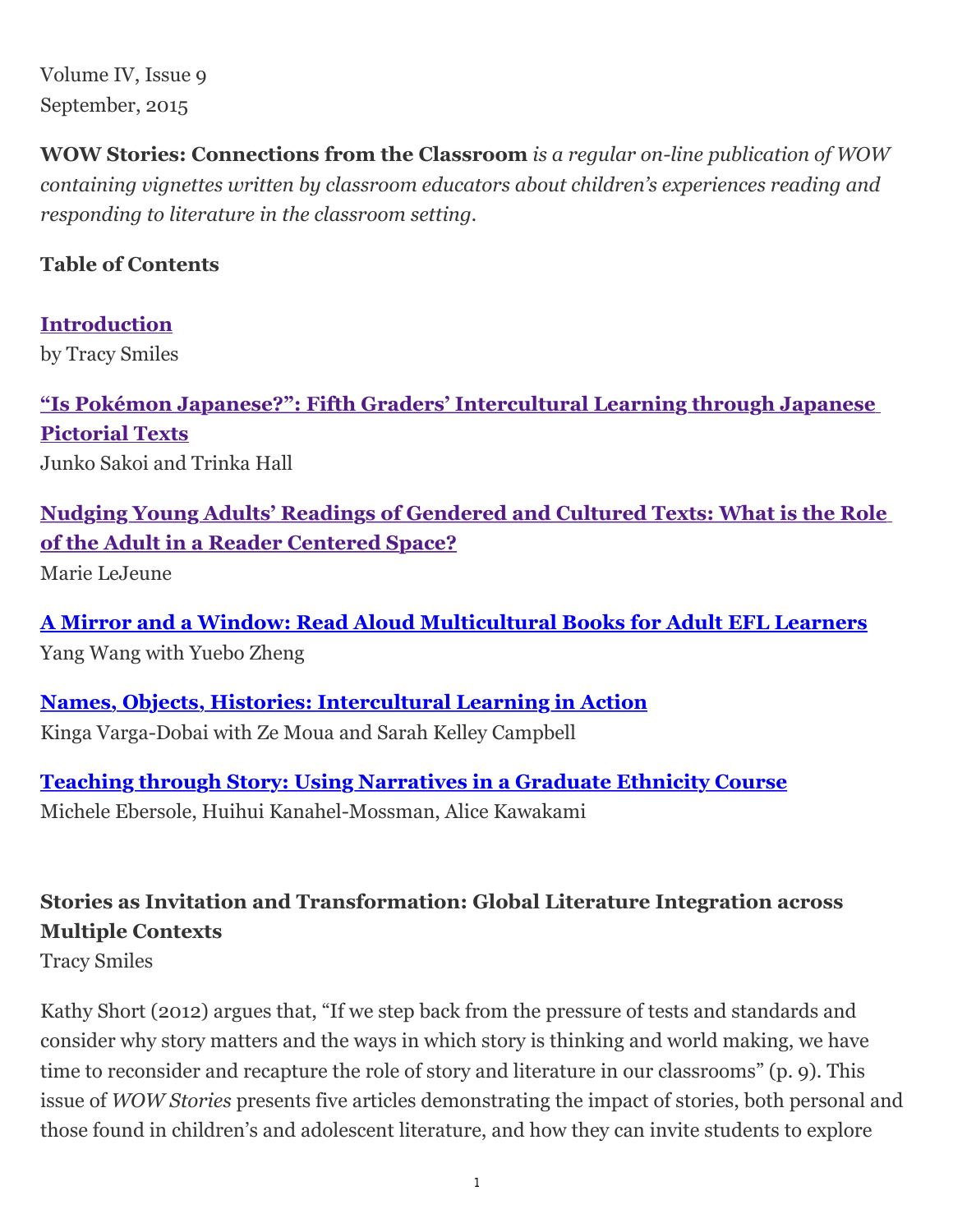their cultural identities, develop awareness and respect for different cultures, examine personal, local, and global issues, and guide students in taking thoughtful new actions as a result of their expanded perspectives. These vignettes show how literature integration across a range of educational contexts, including elementary school, high school, and university courses can foster intercultural understanding, and how stories and literature that portray cultures, cultural perspectives, and critical issues can develop curiosity and a caring perspective on those with multiple ways of being in the world. The student participants in these vignettes, whether twelve or twenty, came to recognize a common humanity they share with people they read about in the literature, a first step to making the world a better place for all (Short, 2009).

In " 'Is Pokémon Japanese?': Fifth Graders' Intercultural Learning through Japanese Pictorial

[Texts," Junko Sakoi and Trinka Hall share what happened when they introduced Japanese cult](http://wowlit.org/on-line-publications/stories/iv9/3)ure through reading and discussing Japanese pictorial texts and picture books in Trinka's fifth grade classroom. Initial responses to the texts revealed ethnocentric perspectives in Trinka's students for other cultures. However, through carefully scaffolded discussions and interactions with Junko, a Japanese native, students were able to move beyond their initial judgements of Japanese culture as strange and exotic to recognizing they were making these judgements from their own cultural perspectives and that culture is part of everyone's human experience.

[Similarly, Marie Lejeune, in "Nudging Young Adults' Readings of Gendered and Cultured Texts:](http://wowlit.org/on-line-publications/stories/iv9/4) What is the Role of the Adult in a Reader Centered Space?" wondered what would happen when reading books that explored issues of the body with high school girls in an after school book group. She focuses on *Sold* by Patricia McCormick, which not only deals with the victimization of women and girls but does so in an unfamiliar setting to the book group's participants. The vignette addresses the challenges of embracing a reader response perspective on using texts and the desire to push readers beyond initial, often superficial, perspectives on the stories they take up. In this case, the girls' perspectives on the victimization of women in India and their victimization of women as something occurring somewhere else was a viewpoint that LeJeune wanted to challenge. She "nudged" the girls to consider the global issues and the victimization of women within their local context. She uses her experience of engaging students in explorations of critical issues to offer suggestions as to how to "nudge" students into considering critical perspectives without taking control of discussions or diminishing students' initial responses to difficult texts.

Yang Wang and Yuebo Zheng present a unique perspective in that the "other" their students [explore through literature are people in the United States in "A Mirror and a Window: Read Aloud](http://wowlit.org/on-line-publications/stories/iv9/5) Multicultural Books to Adult EFL Learners." In a university course on English as a Foreign Language in China, Wang and Zheng read aloud children's literature about the United States and China that were produced in the United States and encouraged student participants to reflect on their experiences while identifying cultural differences as well as connections they shared with